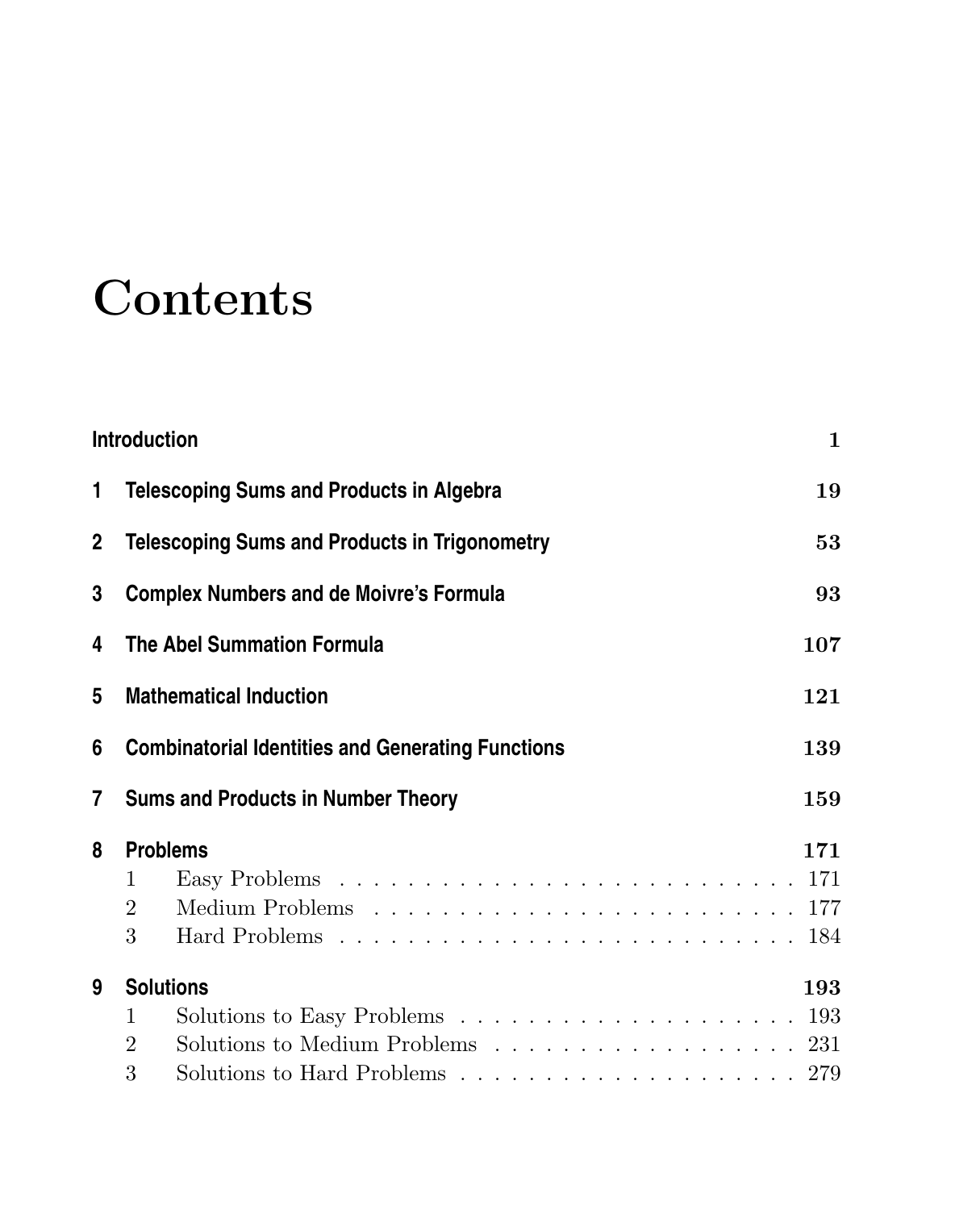| <b>References</b>                 | 335 |
|-----------------------------------|-----|
| <b>Other Books from XYZ Press</b> | 337 |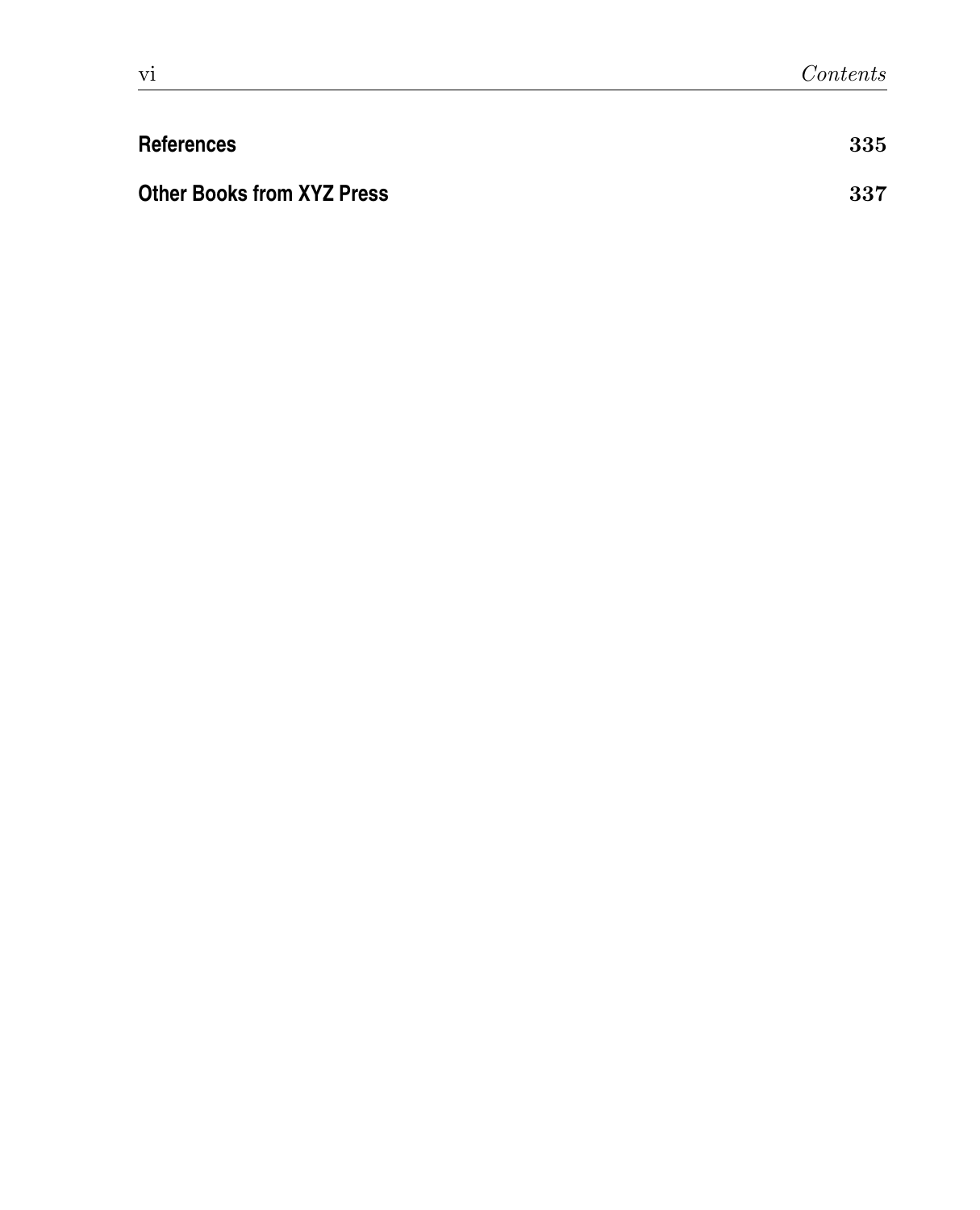## Introduction

Let us start with a simple  $(?)$  question. In a chess tournament there are n players who play eliminatory games until only one winner remains. Thus, in the first round, the players are arbitrarily playing games (chosen by drawing lots), and only the winners of these games go to the second round. If the number of players is odd there is one player staying aside, but he/she (and all winners) will take part to the drawing for the second round. The process repeats in the second and all the following rounds until, as we said, finally, only one winner remains (and he is declared the winner of the championship). The question is: how many games are necessary in order to establish the champion?

Well, you might need a moment of thinking, and we strongly advise you to take it (or, maybe, you already got the answer, which is great). You will immediately see that if  $n = 2^m$  is a power of 2, then in the first round there are  $2^{m-1}$  games (and  $2^{m-1}$  winners from these games accede to the second round), and the process goes on and on so that there will be  $2^{m-j}$  games in the jth round. The total number of games will then be

$$
2^{m-1} + 2^{m-2} + \dots + 2 + 1 = 2^m - 1 = n - 1.
$$

Although we cannot quite use this reasoning in the general case, the answer  $n-1$  is correct for each and every value of n, because in each game precisely one player is eliminated and, in order to arrive to the situation when only one player still stands,  $n-1$  players must be eliminated, so,  $n-1$  games are needed to see who the champion is.

The problem is solved, but we won't stop here. This is because the reasoning in the particular case of  $n = 2^m$  furnishes a hint for the general case. Namely,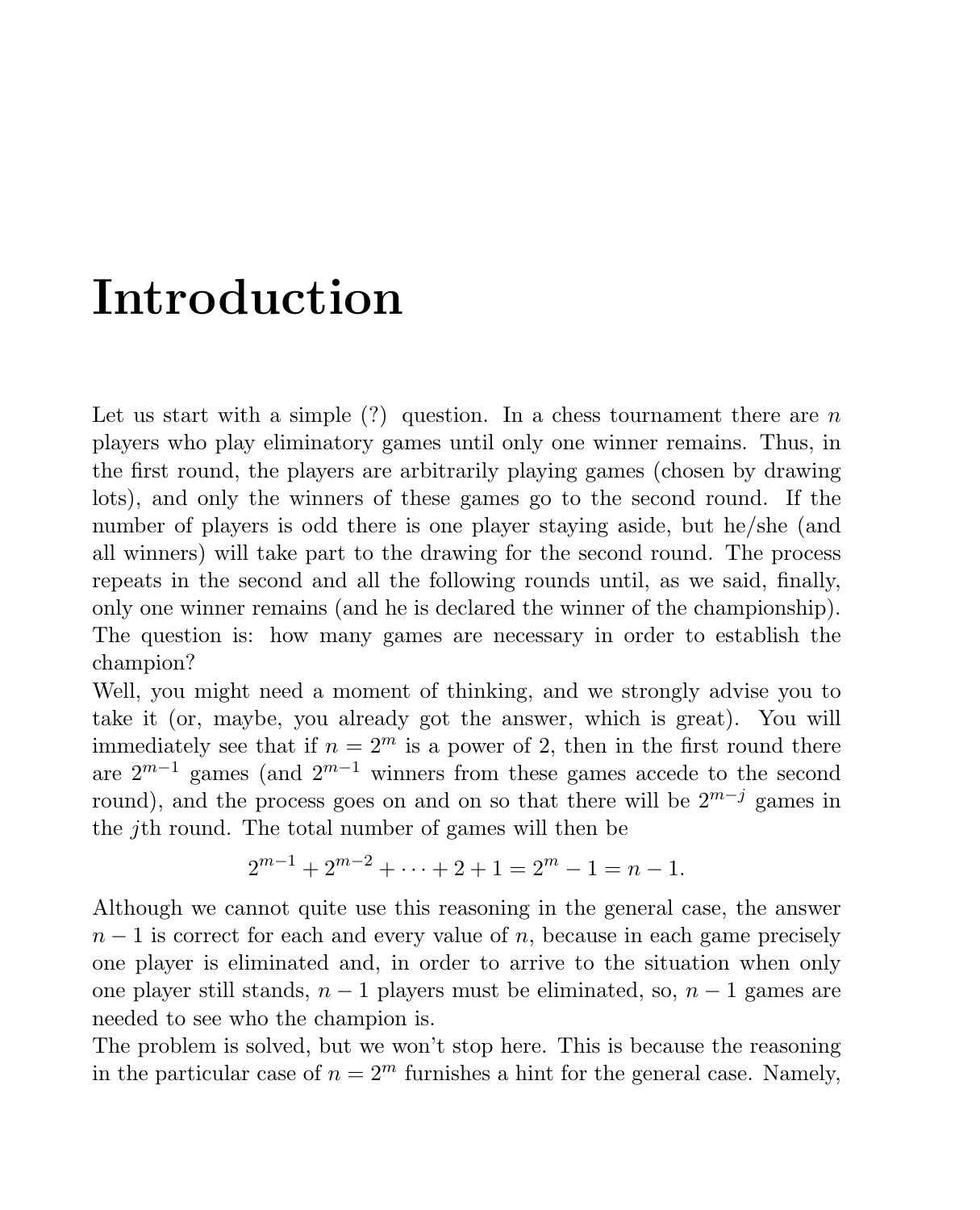in the first round the number of games is k if  $n = 2k$  is an even number, and it is also k if  $n = 2k + 1$  is odd (and a player is forced – also by drawing, to make the competition fair – to stay aside). This number can be expressed (for both cases of even and odd n) as  $\lfloor n/2 \rfloor$  where  $\lfloor x \rfloor$  denotes the integer part of x (or the floor function of x) – the largest integer which is not greater than x (that is,  $|x| = p$  if and only if p is the only integer such that  $p \leq x < p + 1$ ). Thus in the first round there are  $\lfloor n/2 \rfloor$  games and in the second round

$$
n_2 = n - \left\lfloor \frac{n}{2} \right\rfloor
$$

players participate. Then the same pattern repeats:  $\lfloor n_2/2 \rfloor$  games are played in the second round, and

$$
n_3 = n_2 - \left\lfloor \frac{n_2}{2} \right\rfloor
$$

players enter the third round, and so on. Thus, if we define the function f by

$$
f(x) = x - \left\lfloor \frac{x}{2} \right\rfloor
$$

the total number of games played is

$$
\left\lfloor \frac{n_1}{2} \right\rfloor + \left\lfloor \frac{n_2}{2} \right\rfloor + \cdots
$$

where the sequence  $(n_k)_{k>1}$  is defined by  $n_1 = n$  and the recurrence  $n_k =$  $f(n_{k-1})$  for every  $k \geq 2$ . One can easily see that, starting with every positive integer *n* the terms of the sequence  $(n_k)_{k>1}$  eventually become equal to 1, because this is a sequence of positive integers that strictly decreases as long as its terms are greater than 1 (and thus, at some moment, a term equals 1, and then all the terms that follow are also equal to 1). Thus the above sum is actually a finite one (as we have already seen in the particular case of  $n$ being a power of 2), as the integer parts  $\lfloor n_k/2 \rfloor$  are 0 as soon as  $n_k$  becomes 1. Actually, we can find a formula for  $n_k$ , namely

$$
n_k = \left\lceil \frac{n}{2^{k-1}} \right\rceil,
$$

where the ceiling function of the real number x is defined by  $[x] = q$  if and only if q is the unique integer such that  $q - 1 < x \leq q$ , and this formula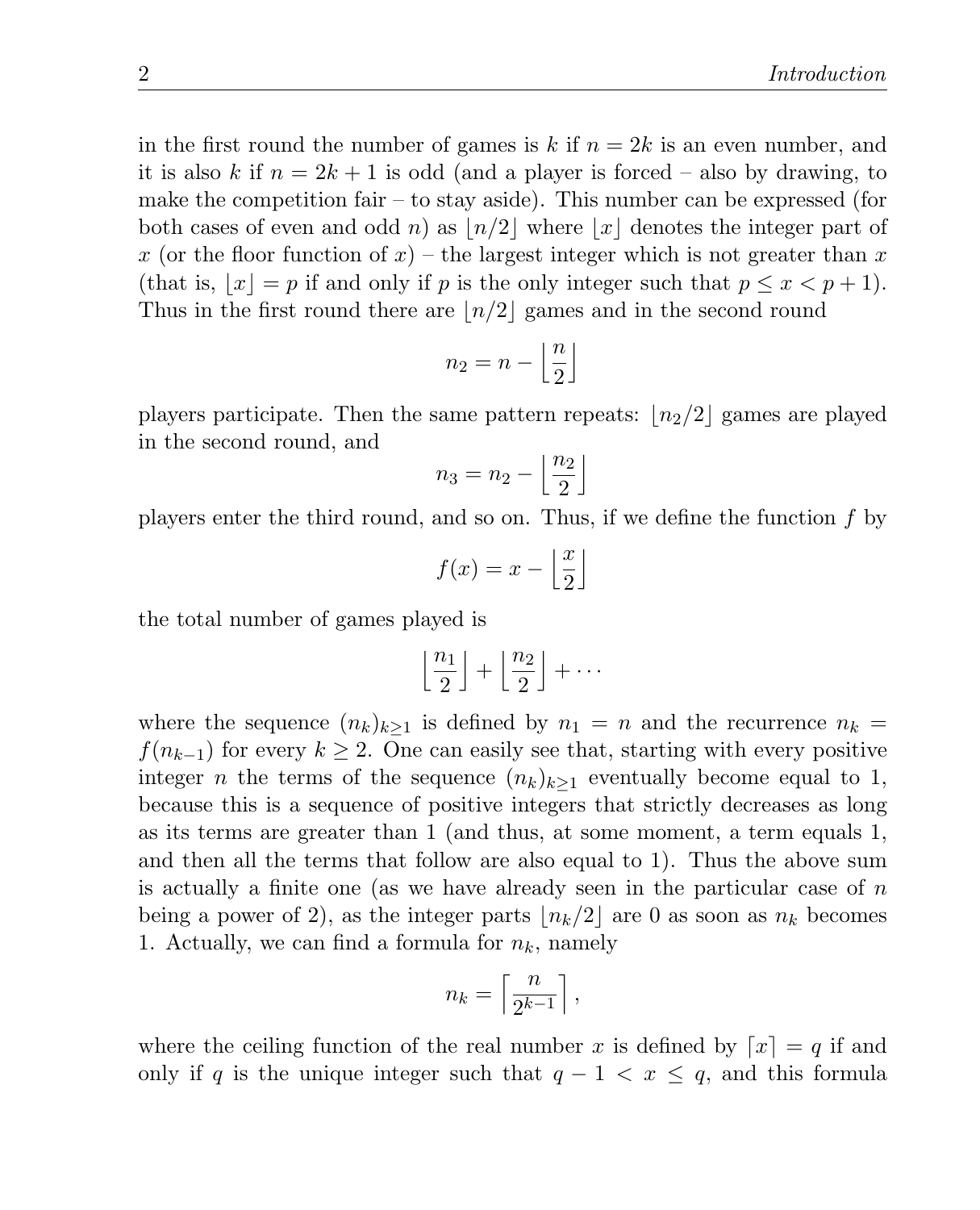allows us to see that  $n_k$  becomes 1 as soon as  $2^{k-1} \ge n$  (and the first such k is  $\lceil \log_2 n \rceil + 1$ ) – but this is not our point of interest here. Nevertheless, we are interested in the fact that

$$
\left\lfloor \frac{n_1}{2} \right\rfloor + \left\lfloor \frac{n_2}{2} \right\rfloor + \dots = n - 1,
$$

since we know now that the total number of games is  $n-1$ . For instance, with  $n_1 = n = 7$ , we have

$$
n_2 = n_1 - \left\lfloor \frac{n_1}{2} \right\rfloor = 7 - 3 = 4,
$$
  
\n
$$
n_3 = n_2 - \left\lfloor \frac{n_2}{2} \right\rfloor = 4 - 2 = 2,
$$
  
\n
$$
n_4 = n_3 - \left\lfloor \frac{n_3}{2} \right\rfloor = 2 - 1 = 1,
$$

and, consequently,  $n_k = 1$  for all  $k \geq 4$ . Thus the number of games measured as a sum is

$$
\left\lfloor \frac{7}{2} \right\rfloor + \left\lfloor \frac{4}{2} \right\rfloor + \left\lfloor \frac{2}{2} \right\rfloor + \left\lfloor \frac{1}{2} \right\rfloor + \dots = \left\lfloor \frac{7}{2} \right\rfloor + \left\lfloor \frac{4}{2} \right\rfloor + \left\lfloor \frac{2}{2} \right\rfloor.
$$

Of course, this is  $3 + 2 + 1 = 6$  and corresponds to the result  $7 - 1$  given by the (let us call it) global reasoning from the beginning.

To summarize: we defined a function

$$
f(x) = x - \left\lfloor \frac{x}{2} \right\rfloor
$$

and a sequence  $(n_k)_{k\geq 1}$  starting with some arbitrary positive integer  $n_1 = n$ and satisfying the recurrence relation  $n_k = f(n_{k-1})$  for  $k \geq 2$ , and we obtained

$$
\left\lfloor \frac{n_1}{2} \right\rfloor + \left\lfloor \frac{n_2}{2} \right\rfloor + \dots = n - 1.
$$

This may be a somehow unexpected equation (although it is very clear in the particular case  $n = 2^m$ ) and illustrates a simple principle in mathematics: do something in two different ways (in this case "do something" is "count"), then equate the two results (they must be equal, because, in the end, they represent the same thing – in our case the total number of games). You will be amazed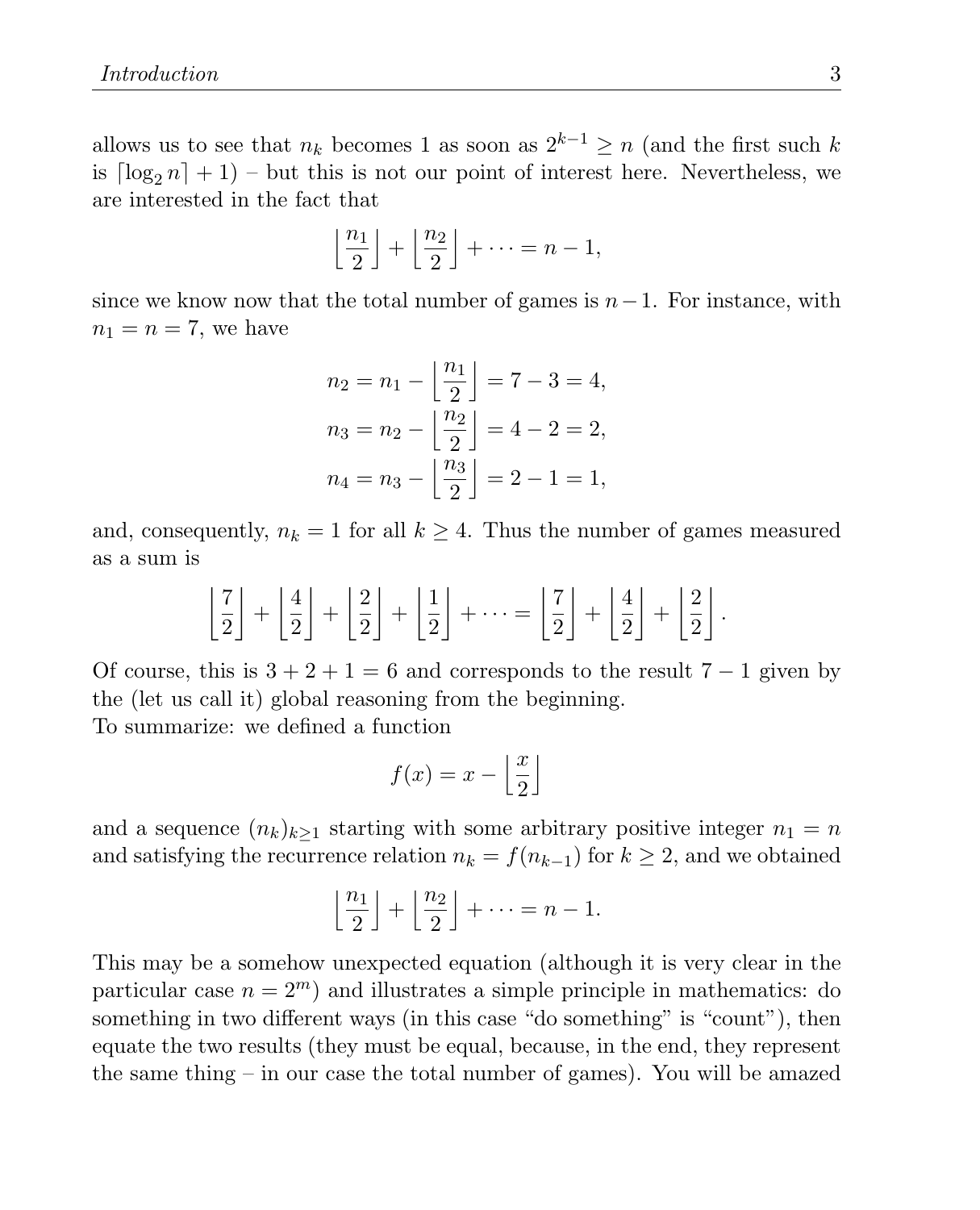of what can be obtained by using this very simple (because fundamental) principle.

Anyway, it is not our purpose here to examine such reasonings. Instead, we are dealing throughout this book with sums and products (as the title says). Sums and products are everywhere in mathematics. Probably the first matters that a man (usually a child) learns in mathematics are addition and multiplication (of natural numbers, then of integers, and so on) – operations for which the results are called sum and product respectively. Clearly, we do not intend to take it all from zero, but rather we will try to calculate as many sums as possible of the form

$$
\sum_{k=1}^{n} a_k = a_1 + a_2 + \dots + a_n
$$

and products of the form

$$
\prod_{k=1}^{n} a_k = a_1 a_2 \cdots a_n
$$

(that is, sums and products of an arbitrary number of terms, respectively factors). Also, we will enter a little in the more advanced topic of infinite sums and products, defined as limits of corresponding finite partial sums and products, respectively:

$$
\sum_{k=1}^{\infty} a_k = \lim_{n \to \infty} \sum_{k=1}^{n} a_k
$$

and

$$
\prod_{k=1}^{\infty} a_k = \lim_{n \to \infty} \prod_{k=1}^{n} a_k.
$$

We assume the reader to be familiar with the basic concepts of limit (and to have the knowledge of elementary limits), and (more rarely) of derivative and Riemann integral. There are, however, only few examples of this kind, and the reader who is not familiar with these concepts can skip them without losing the rest of the book. This clearly means that we expect the reader to know basic arithmetic, algebra, and trigonometry (complex numbers in algebraic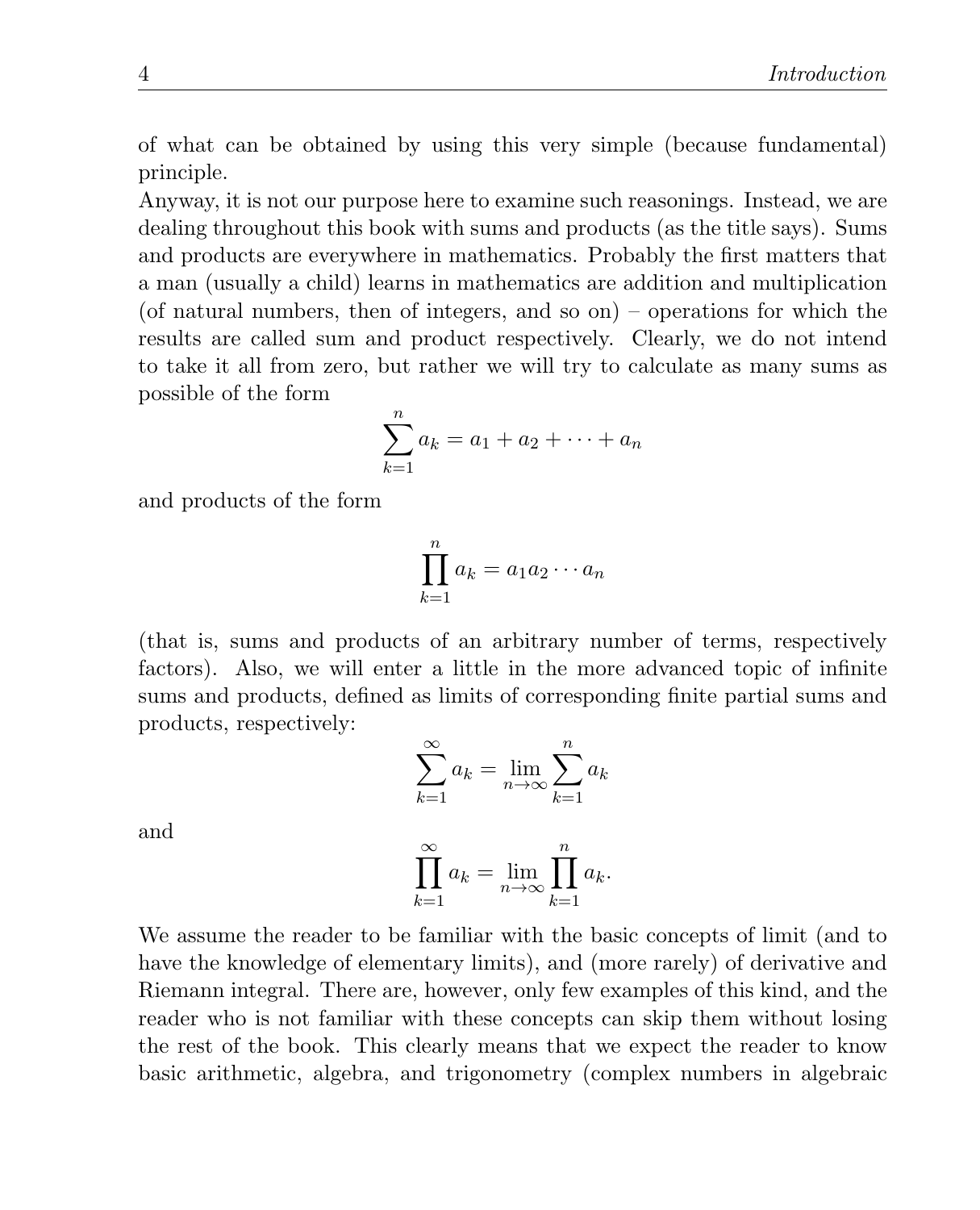and trigonometric form included). Also, some combinatorial problems, and a few problems of number theory will be encountered.

Thus, we hope the reader understands a few basic properties of the symbols defined above, such as

$$
\sum_{k=1}^{n} (a_k + b_k) = \sum_{k=1}^{n} a_k + \sum_{k=1}^{n} b_k,
$$

or, more generally,

$$
\sum_{k=1}^{n} (\alpha a_k + \beta b_k) = \alpha \sum_{k=1}^{n} a_k + \beta \sum_{k=1}^{n} b_k,
$$

where all of  $\alpha$ ,  $\beta$ ,  $a_k$ , and  $b_k$  are (in general) complex numbers, with  $\alpha$  and  $\beta$ being, of course, independent of  $k$  – the so called index of summation. By the way, this index can (in the same problem, or along the same computation) be denoted by different letters; thus

$$
\sum_{k=1}^{n} a_k = \sum_{l=1}^{n} a_l \quad \text{or} \quad \prod_{i=1}^{n} a_i = \prod_{j=1}^{n} a_j.
$$

We also have

$$
\sum_{k=1}^{n} a_k = \sum_{k=1}^{m} a_k + \sum_{k=m+1}^{n} a_k \text{ and } \prod_{k=1}^{n} a_k = \prod_{k=1}^{m} a_k \cdot \prod_{k=m+1}^{n} a_k
$$

for  $1 \leq m \leq n$ . Maybe wording this as

$$
\sum_{k=1}^{n} a_k = \left(\sum_{k=1}^{m} a_k\right) + \left(\sum_{k=m+1}^{n} a_k\right) \quad \text{and} \quad \prod_{k=1}^{n} a_k = \left(\prod_{k=1}^{m} a_k\right) \cdot \left(\prod_{k=m+1}^{n} a_k\right)
$$

would be more accurate, but we prefer the first form, apart from the situation when we desperately need to avoid confusion.

All the above are clear consequences of the properties of addition and multiplication (commutativity, associativity, distributivity of multiplication over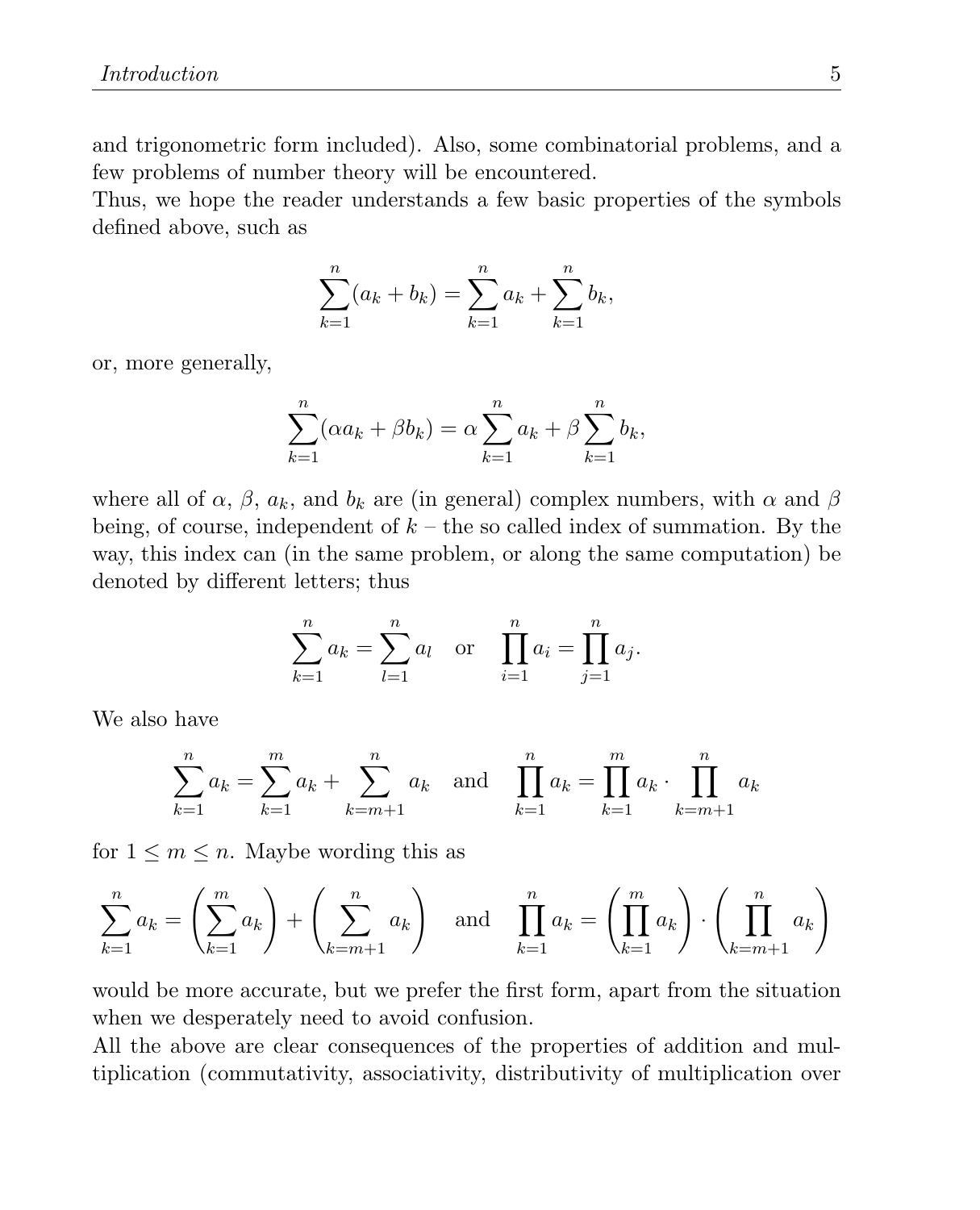addition). The same is true for

$$
\sum_{k=1}^{n} (b_{k+1} - b_k) = b_{n+1} - b_1 \text{ and } \prod_{k=1}^{n} \frac{b_{k+1}}{b_k} = \frac{b_{n+1}}{b_1}.
$$

Understanding these equalities and learning to work with them (or with similar ones) is very important because they represent a powerful tool for evaluating sums and products with an arbitrary number of terms. More precisely, when we have to calculate a sum

$$
\sum_{k=1}^n a_k,
$$

expressing the general term  $a_k$  in the form

$$
a_k = b_{k+1} - b_k
$$

is very effective, due to the above formula: the numerous cancellations allow us to find a simple closed formula for the given sum. We call such a sum telescopic (or we say that the sum telescopes, etc.). This is because we can write

$$
\sum_{k=1}^{n} a_k = \sum_{k=1}^{n} (b_{k+1} - b_k) = -b_1 - b_2 - \dots - b_n + b_2 + \dots + b_n + b_{n+1} = b_{n+1} - b_1.
$$

One of the simplest examples is the one that appeared in the beginning, namely

$$
1 + 2 + \dots + 2^{n-1} = \sum_{k=1}^{n} 2^{k-1}.
$$

Thus we have  $a_k = 2^{k-1} = 2^k - 2^{k-1} = b_{k+1} - b_k$  for  $k = 1, 2, ..., n$ , and we can consider  $b_k = 2^{k-1}$  (the  $b_k$  appear here to be equal to the  $a_k$ ; of course, this does not usually happen). Consequently,

$$
1 + 2 + \dots + 2^{n-1} = \sum_{k=1}^{n} 2^{k-1} = \sum_{k=1}^{n} (2^k - 2^{k-1})
$$

$$
= \sum_{k=1}^{n} (b_{k+1} - b_k) = b_{n+1} - b_n
$$

$$
= 2^n - 1.
$$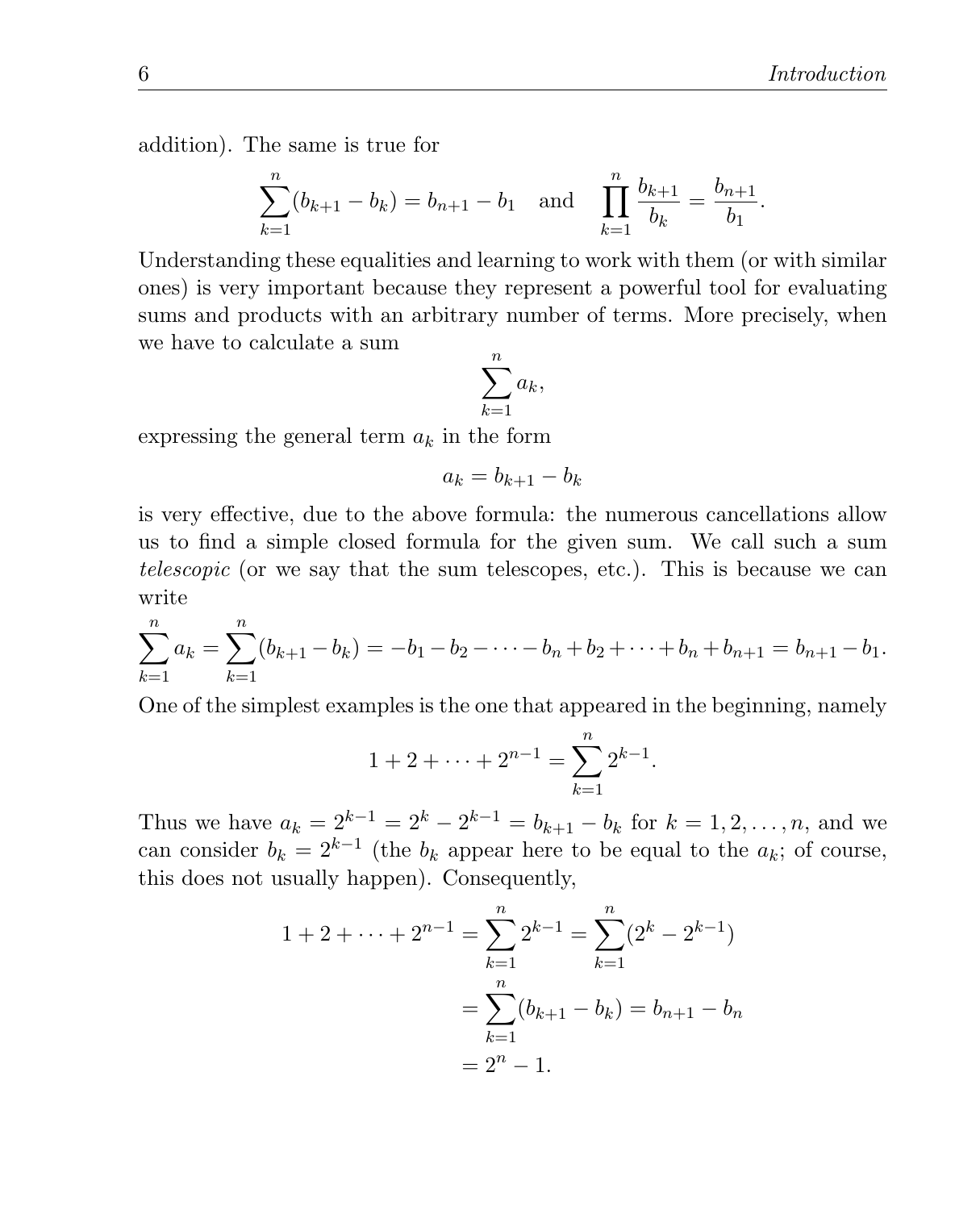Throughout the book we will simply write this as

$$
\sum_{k=1}^{n} 2^{k-1} = \sum_{k=1}^{n} (2^{k} - 2^{k-1}) = 2^{n} - 1.
$$

As we said, we expect the reader to be familiar with some simple computations (and we think that this first sum that we just evaluated does not represent a mystery for our readers; we just used it as an example). Also, we hope that the fact that we replaced  $m$  by  $n$  does not represent an issue (the formula  $\sum_{ }^m$  $_{k=1}$  $2^{k-1} = 2^m - 1$  is the same as  $\sum_{n=1}^{\infty}$  $_{k=1}$  $2^{k-1} = 2^n - 1$ , isn't it?). We preferred n to be more in the vein of what we just discussed about telescoping sums. Yet another simple example is the sum of the first n odd positive integers, that is

$$
1+3+\cdots+(2n-1)
$$
, or  $\sum_{k=1}^{n} (2k-1)$ .

Can you see the telescope? We have

$$
\sum_{k=1}^{n} (2k - 1) = \sum_{k=1}^{n} (k^2 - (k - 1)^2) = n^2 - 0^2 = n^2,
$$

vielding a beautiful formula: the sum of the first  $n$  odd positive integers equals the square of  $n$ . In order to do this computation you only need to know the elementary algebraic formulae

$$
(a \pm b)^2 = a^2 \pm 2ab + b^2.
$$

More specific, we need  $(k-1)^2 = k^2 - 2k + 1$ , but we use it in the form

$$
2k - 1 = k^2 - (k - 1)^2.
$$

This is the main difficulty when we try to evaluate a sum (or a product) by the telescoping method: how to find the numbers  $b_k$ ? Of course, this depends on the skills and the experience of each solver. If one can find a closed form for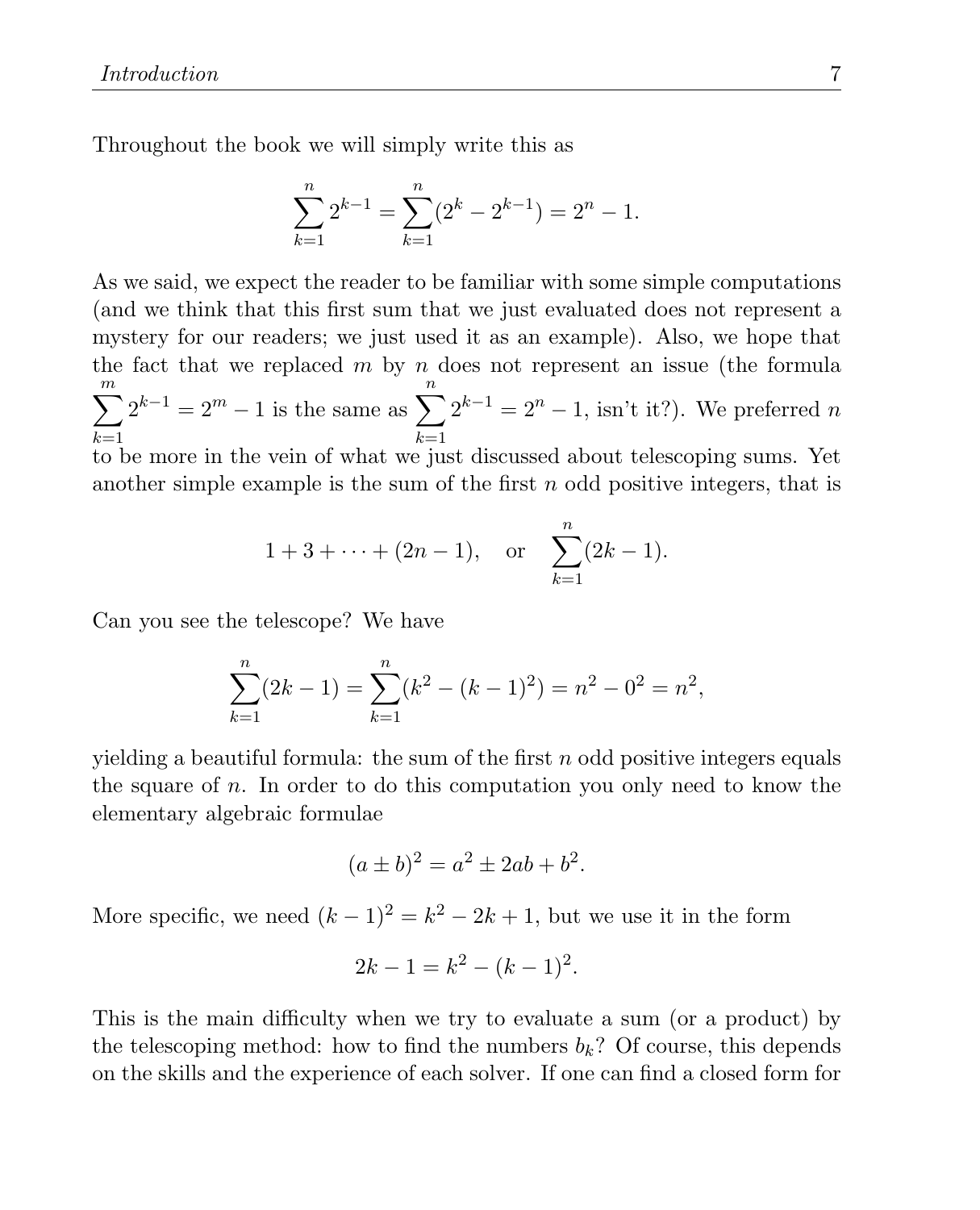a sum, then it is always possible to evaluate that sum by telescoping. Indeed, if we have

$$
\sum_{k=1}^{n} a_k = S_n
$$

for any positive integer  $n$ , then we also have

$$
a_n = \sum_{k=1}^n a_k - \sum_{k=1}^{n-1} a_k = S_n - S_{n-1}
$$

for any n (where we define  $S_0 = 0$ ). Thus we have  $a_k = b_{k+1} - b_k$  for  $b_k = S_{k-1}$ . So, if we have the result, we can also telescope (but we prefer to be able to find the telescope ourselves). For instance, we have the (again well-known) identity

$$
\sum_{k=1}^{n} k = 1 + 2 + \dots + n = \frac{n(n+1)}{2}.
$$

It is often said that, asked – when he was a little boy – by his teacher to sum the first 100 positive integers, Gauss did the job immediately, to the great surprise of the teacher, who had no idea about this method. His approach uses again fundamental properties of addition. First, we have

$$
\sum_{k=1}^{n} a_k = \sum_{k=1}^{n} a_{n-k+1}
$$

(since addition is commutative, we can reverse the order of summation), then

$$
\sum_{k=1}^{n} a_k = \frac{1}{2} \left( \sum_{k=1}^{n} a_k + \sum_{k=1}^{n} a_{n-k+1} \right) = \sum_{k=1}^{n} \frac{1}{2} (a_k + a_{n-k+1})
$$

(because if  $A = B$ , then  $A = (A + B)/2$ , too). In our case,

$$
\sum_{k=1}^{n} k = \sum_{k=1}^{n} \frac{1}{2}(k+n-k+1) = \sum_{k=1}^{n} \frac{n+1}{2} = \frac{n(n+1)}{2}.
$$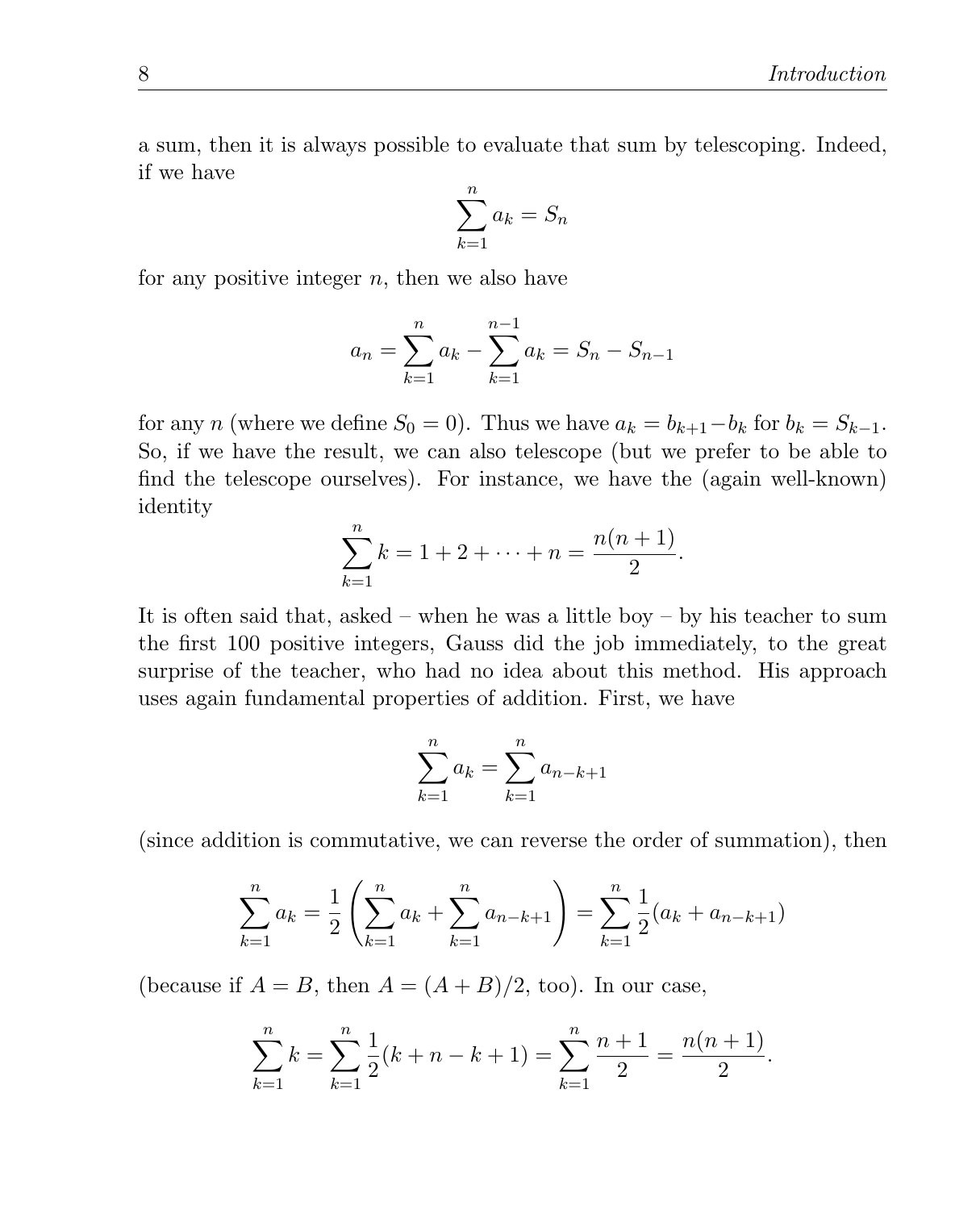(Note that, in general,  $\sum_{n=1}^n$ )  $k=1$  $a = na$  when a does not depend on the summation

index; for example, 
$$
\sum_{k=1}^{n} 1 = n
$$
.)

Basically, Gauss observed that the sums of the kth term and  $(n - k + 1)$ th term of the given sum are all equal (to  $n+1$ ), and he paired terms having the same sum. This can be done in general for an arithmetic progression  $(a_n)_{n\geq 1}$ (that is, a sequence for which the differences  $a_{k+1} - a_k$  are all equal to the same number d, called the common difference of the progression) in order to get the sum of the first  $n$  terms; as above, we have

$$
\sum_{k=1}^{n} a_k = \sum_{k=1}^{n} \frac{1}{2} (a_k + a_{n-k+1}) = \frac{n(a_1 + a_n)}{2} = \frac{n(2a_1 + (n-1)d)}{2},
$$

because  $a_k + a_{n-k+1} = a_1 + a_n$  for every  $k = 1, 2, ..., n$ . Note that if we use the formula  $a_k = a_1 + (k-1)d$  for the general term of the progression (with d the common difference) and the above formula for the sum of the first  $n$ (actually, here, the first  $n-1$ ) positive integers, we can also evaluate this sum as

$$
\sum_{k=1}^{n} a_k = \sum_{k=1}^{n} (a_1 + (k-1)d) = \sum_{k=1}^{n} a_1 + d \sum_{k=1}^{n} (k-1) = na_1 + \frac{(n-1)n}{2}d.
$$

Going back to Gauss's sum, now that we have the formula, we can also prove it by mathematical induction. To verify it for  $n = 1$  is immediate, so we still need to show that if it is true for n, then it also works for  $n + 1$ . Indeed, if

$$
\sum_{k=1}^{n} k = 1 + 2 + \dots + n = \frac{n(n+1)}{2},
$$

then

$$
\sum_{k=1}^{n+1} k = \sum_{k=1}^{n} k + (n+1) = (1+2+\dots+n) + (n+1)
$$

$$
= \frac{n(n+1)}{2} + (n+1) = \frac{(n+1)(n+2)}{2}.
$$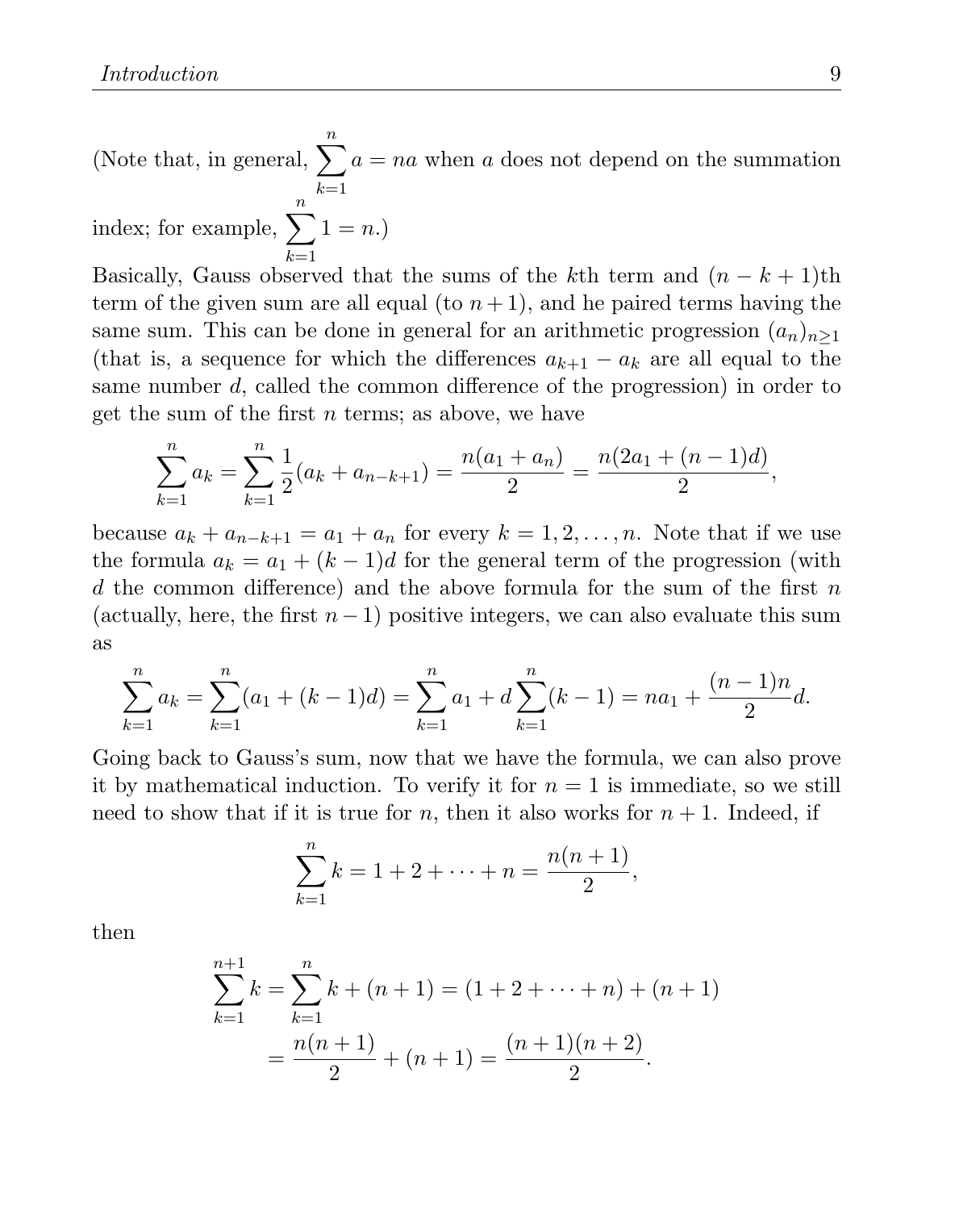Also, we can prove it by telescoping:

$$
\sum_{k=1}^{n} k = \sum_{k=1}^{n} \left( \frac{k(k+1)}{2} - \frac{(k-1)k}{2} \right) = \frac{n(n+1)}{2}.
$$

Another famous example is the sum of a geometric progression

$$
S = 1 + x + x^{2} + \dots + x^{N} = \sum_{n=0}^{N} x^{n}.
$$

If  $x \neq 1$ , we can find a telescope by first multiplying through by  $1 - x$  giving

$$
(1-x)S = \sum_{n=0}^{N} (1-x)x^{n} = \sum_{n=0}^{N} (x^{n} - x^{n+1}) = 1 - x^{N+1},
$$

and hence

$$
S = \frac{1 - x^{N+1}}{1 - x}.
$$

(Of course we could have also telescoped by noting that  $x^n = \frac{x^n}{1-x} - \frac{x^{n+1}}{1-x}$  $\frac{x^{n+1}}{1-x}$ .) A few other simple telescoping sums include (think for yourself before reading the solution)

$$
\sum_{k=1}^{n} k \cdot k! = \sum_{k=1}^{n} ((k+1)! - k!) = (n+1)! - 1,
$$

or

$$
\sum_{k=1}^{n} k^{3} = \sum_{k=1}^{n} k^{2} \cdot k = \sum_{k=1}^{n} k^{2} \cdot \frac{(k+1)^{2} - (k-1)^{2}}{4}
$$

$$
= \sum_{k=1}^{n} \left( \left( \frac{k(k+1)}{2} \right)^{2} - \left( \frac{(k-1)k}{2} \right)^{2} \right)
$$

$$
= \left( \frac{n(n+1)}{2} \right)^{2}.
$$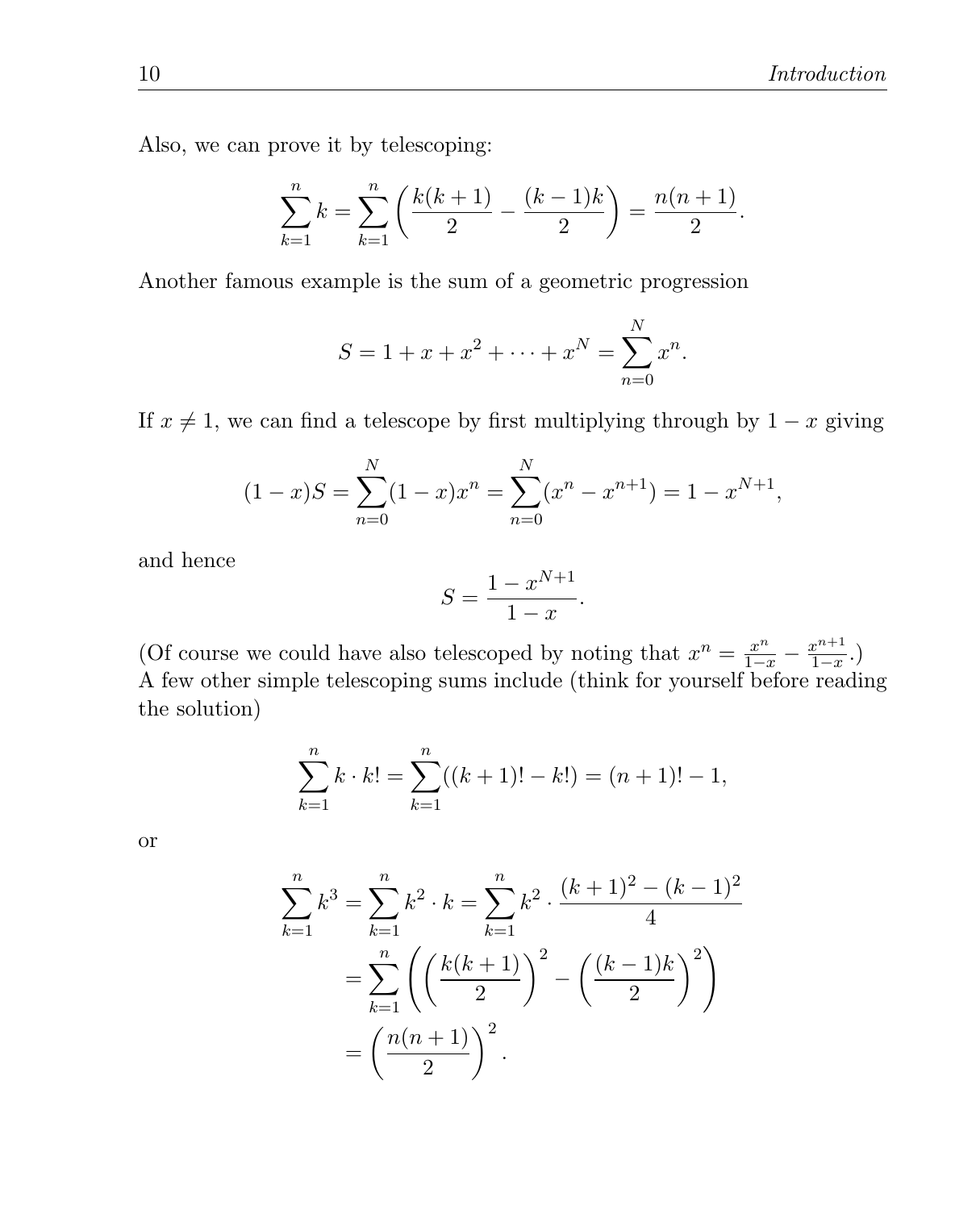(Notice the beautiful result

$$
\sum_{k=1}^{n} k^{3} = \left(\sum_{k=1}^{n} k\right)^{2} \Leftrightarrow 1^{3} + 2^{3} + \dots + n^{3} = (1 + 2 + \dots + n)^{2},
$$

which is a rarity in the world of sums of powers of the first  $n$  integers.) Also we have

$$
\sum_{k+1}^{n} k(k+1) = \sum_{k=1}^{n} \left( \frac{k(k+1)(k+2)}{3} - \frac{(k-1)k(k+1)}{3} \right) = \frac{n(n+1)(n+2)}{3},
$$

which permits us to evaluate

$$
\sum_{k=1}^{n} k^{2} = \sum_{k=1}^{n} k(k+1) - \sum_{k=1}^{n} k
$$
  
= 
$$
\frac{n(n+1)(n+2)}{3} - \frac{n(n+1)}{2}
$$
  
= 
$$
\frac{n(n+1)(2n+1)}{6}.
$$

It would be hard to notice that this sum can be telescoped by using

$$
k^{2} = \frac{k(k+1)(2k+1)}{6} - \frac{(k-1)k(2k-1)}{6},
$$

wouldn't it?

Now let us find a closed form for the (very important, as we will see) sum

$$
S_n = \sum_{k=0}^n \binom{n}{k} x^k
$$

where x is an arbitrary number, and the *binomial coefficients*  $\binom{n}{k}$  $\binom{n}{k}$  are defined by

$$
\binom{n}{k} = \frac{n!}{k!(n-k)!} = \frac{n(n-1)\cdots(n-k+1)}{k!}
$$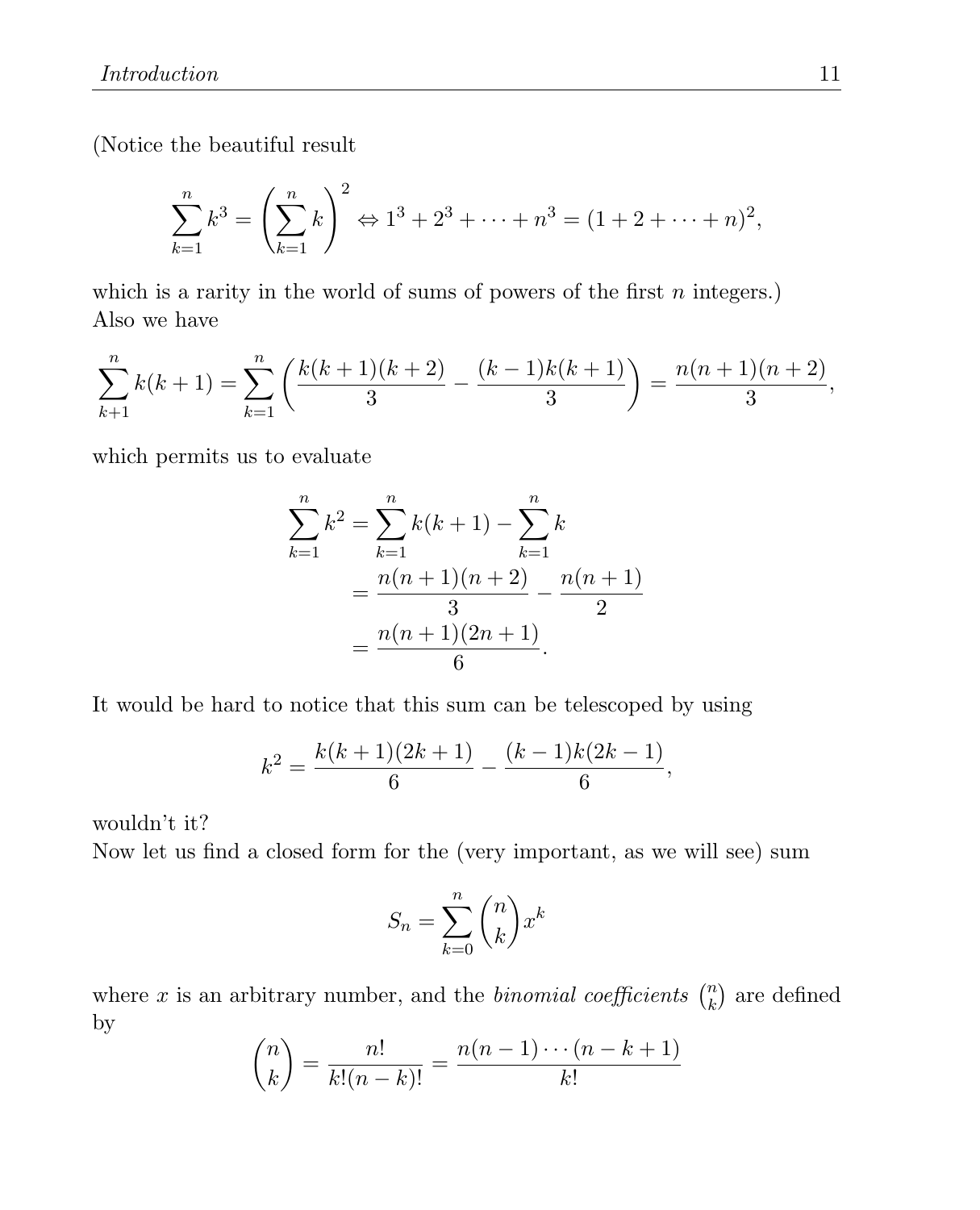for integers  $n \geq k \geq 0$ . One also calls  $\binom{n}{k}$  $\binom{n}{k}$  "*n* choose k" because this number counts all possibilities of arbitrarily choosing  $k$  objects from  $n$  given objects, disregarding their order. The equality

$$
\binom{n}{k} = \binom{n-1}{k} + \binom{n-1}{k-1}
$$

can be immediately verified for integers n and k with  $1 \leq k \leq n-1$  by direct computation. It is called the recursive formula of the binomial coefficients. Sometimes we will use the convention  $\binom{n}{k}$  $\binom{n}{k} = 0$  for  $k > n$ , or for  $k < 0$ ; with this in mind the recursive formula holds for  $k = 0$  and for  $k = n$ , too.

Using the equality  $0! = 1$  (again, a convention) one finds immediately  $S_0 = 1$ (and  $S_1 = 1 + x$ , and  $S_2 = 1 + 2x + x^2 = (1 + x)^2$ ). Then we have, for  $n \ge 2$ ,

$$
S_n - S_{n-1} = x^n + \sum_{k=1}^{n-1} \left( {n \choose k} - {n-1 \choose k} \right) x^k
$$
  
=  $x^n + x \sum_{k=1}^{n-1} {n-1 \choose k-1} x^{k-1}$   
=  $x^n + x \sum_{j=0}^{n-2} {n-1 \choose j} x^j$   
=  $x^n + x(S_{n-1} - x^{n-1}) = xS_{n-1},$ 

that is,

$$
S_n = (1+x)S_{n-1}.
$$

(Notice the changing of the summation index with  $k - 1 = j$ ; when k runs from 1 to  $n-1$ , j runs from 0 to  $n-2$ .) This leads to

$$
\sum_{k=0}^{n} {n \choose k} x^{k} = S_{n} = \prod_{k=1}^{n} \frac{S_{k}}{S_{k-1}} = \prod_{k=1}^{n} (1+x) = (1+x)^{n}
$$

(see below how to telescope a product; do not forget  $S_0 = 1$ ). Or, if we want to avoid the situation when some  $S_k$  is zero, we just use induction based on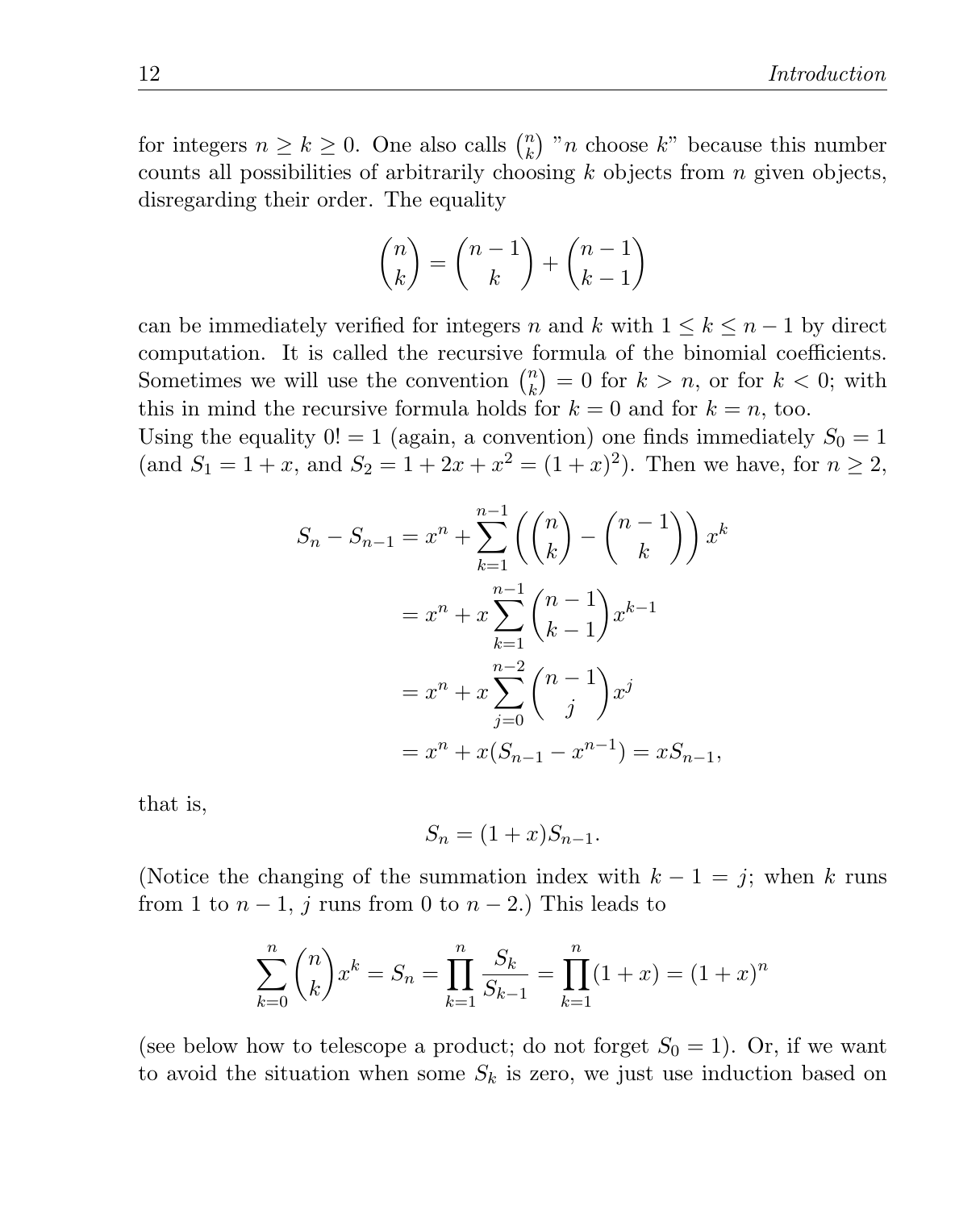the recurrence formula that we found. Induction can also be used if we add all equalities  $S_k - S_{k-1} = xS_{k-1}$  for  $k = 1, 2, ..., n$  in order to get

$$
S_n - 1 = \sum_{k=1}^n (S_k - S_{k-1}) = x \sum_{k=1}^n S_{k-1},
$$

hence another recurrence relation for the sums  $S_n$ :

$$
S_n = 1 + x(S_0 + S_1 + \dots + S_{n-1}), \ n \ge 1.
$$

Note that if we replace  $x = \frac{b}{a}$  $\frac{b}{a}$  in the formula  $S_n = (1+x)^n$  and then multiply by  $a^n$  we find the binomial formula (or theorem) for the expansion of the binomial  $a + b$  raised to the *n*th power:

$$
(a+b)^n = \sum_{k=0}^n \binom{n}{k} a^{n-k} b^k,
$$

which clearly holds for  $a = 0$ , too, although  $a = 0$  is not allowed when considering  $x = \frac{b}{a}$  $\frac{b}{a}$ . The appearance of the numbers  $\binom{n}{k}$  $\binom{n}{k}$  in the binomial formula explains why they are called binomial coefficients.

Again, we used the telescoping method (for a product, or for a sum) in a way that seems not to be very obvious. That is why we tried to illustrate a few more methods for evaluating sums, as induction and the use of simple algebraic rules. We will see other sums (some more general than some of those presented above) and other methods in the following chapters of the book. Before we go on, we give a few more examples; we have

$$
\sum_{k=1}^{n} \frac{1}{k(k+1)} = \sum_{k=1}^{n} \left(\frac{1}{k} - \frac{1}{k+1}\right) = 1 - \frac{1}{n+1} = \frac{n}{n+1},
$$

and

$$
\sum_{k=1}^{n} \frac{1}{k(k+1)(k+2)} = \frac{1}{2} \sum_{k=1}^{n} \left( \frac{1}{k(k+1)} - \frac{1}{(k+1)(k+2)} \right)
$$

$$
= \frac{1}{2} \left( \frac{1}{2} - \frac{1}{(n+1)(n+2)} \right)
$$

$$
= \frac{n(n+3)}{4(n+1)(n+2)}.
$$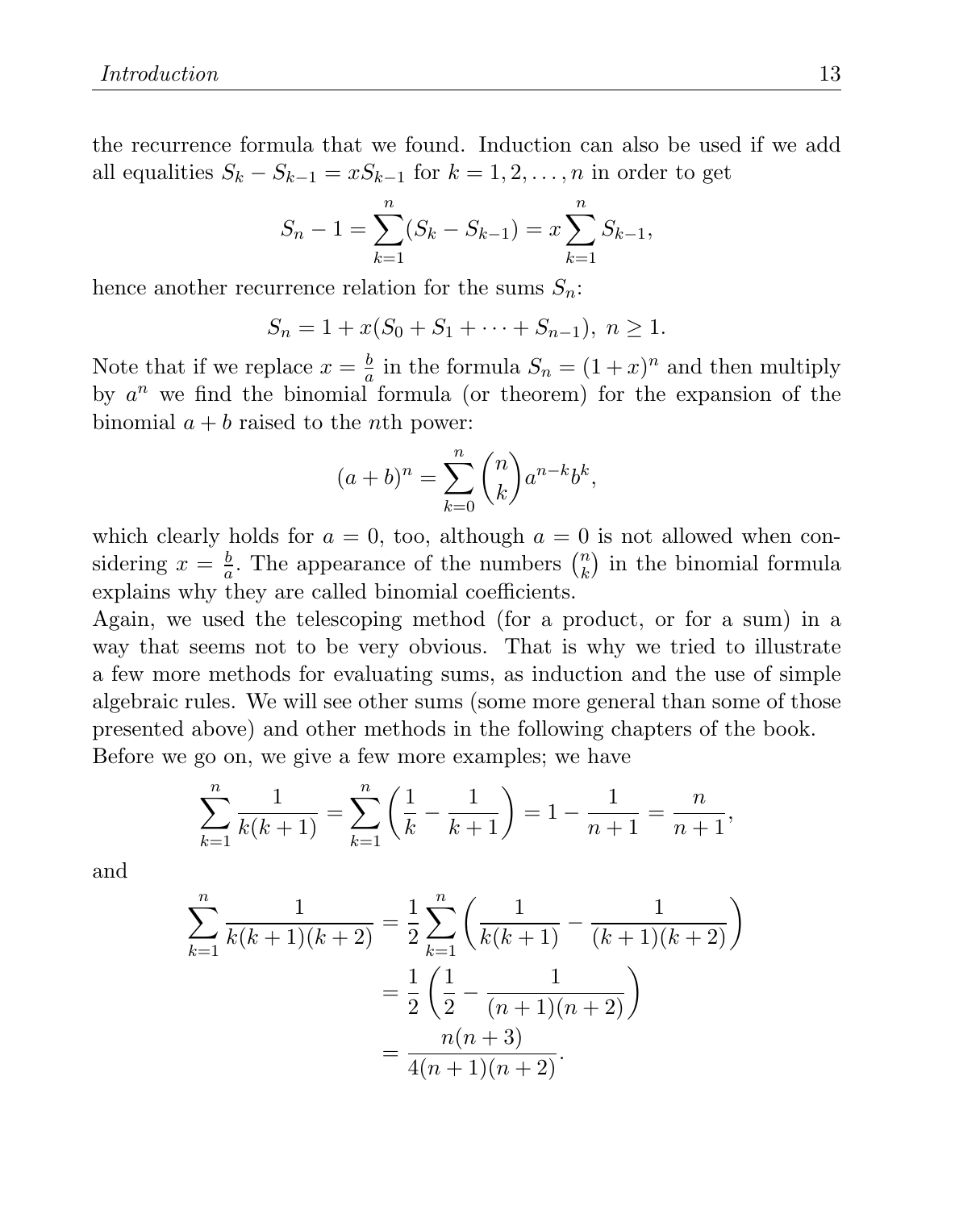And here is our first example of infinite sum:

$$
\sum_{k=1}^{\infty} \frac{1}{k(k+1)} = \lim_{n \to \infty} \sum_{k=1}^{n} \frac{1}{k(k+1)} = \lim_{n \to \infty} \left( 1 - \frac{1}{n+1} \right) = 1.
$$

Please verify that

$$
\sum_{k=m}^{n} \frac{1}{k(k+1)} = \frac{1}{m} - \frac{1}{n+1} \quad (m \le n),
$$

$$
\sum_{k=m}^{\infty} \frac{1}{k(k+1)} = \frac{1}{m},
$$

and that

$$
\sum_{k=1}^{\infty} \frac{1}{k(k+1)(k+2)} = \frac{1}{4}.
$$

 $k = m$ 

What is the value of

$$
\sum_{k=m}^{\infty} \frac{1}{k(k+1)(k+2)}
$$
?

Notice also that we used a slightly different (but not essentially different) telescoping formula, namely

$$
\sum_{k=1}^{n} (b_k - b_{k+1}) = b_1 - b_{n+1}.
$$

There are, of course, many possibilities for telescoping. For example, check that

$$
\sum_{k=1}^{n} (b_k - b_{k+2}) = b_1 + b_2 - b_{n+1} - b_{n+2}.
$$

Finally in this introduction we will see a few products that telescope.

For telescoping a product  $\prod_{k=1}^{n} a_k$  we would like to have  $a_k = b_{k+1}/b_k$  for every  $k=1$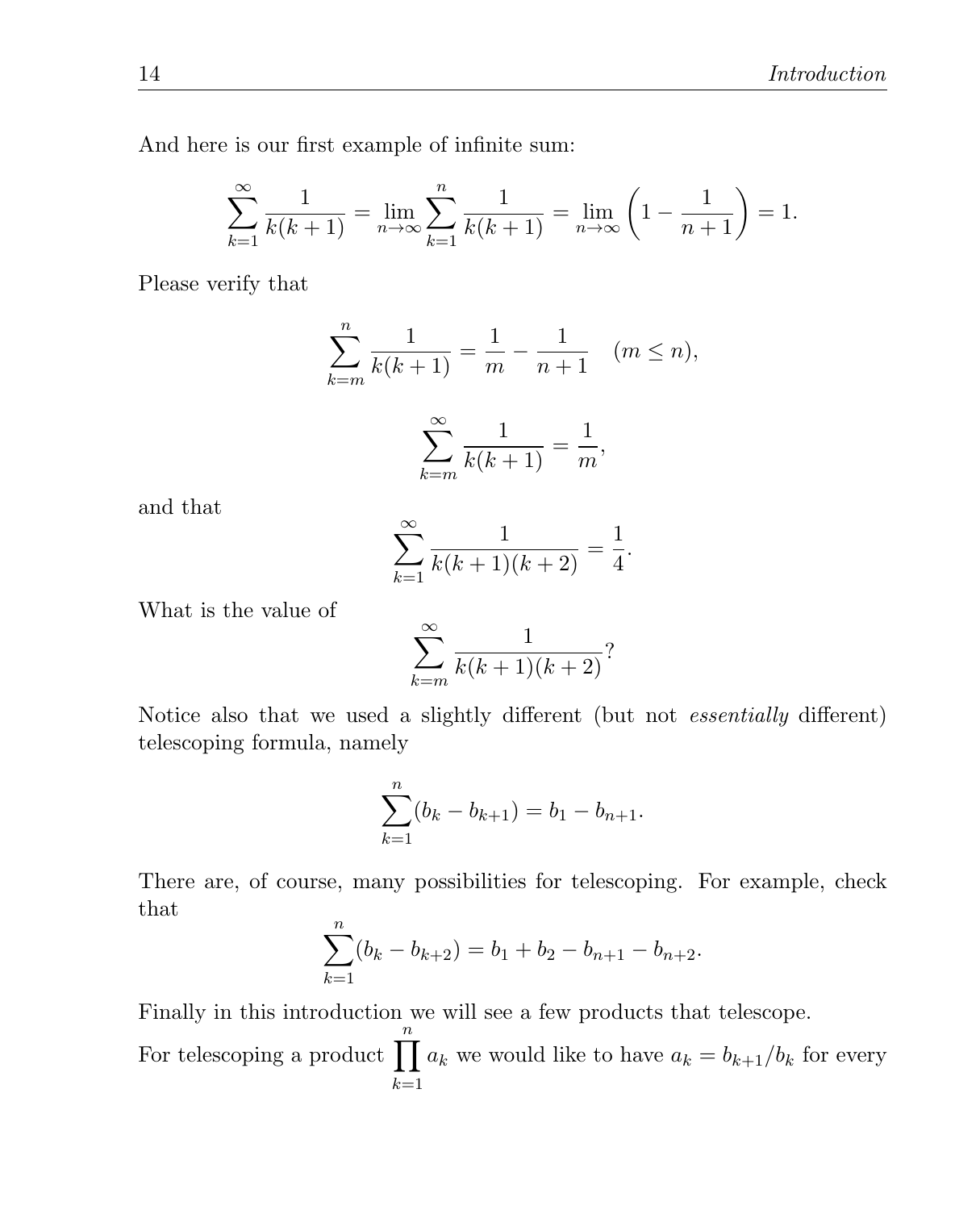$k = 1, 2, \ldots, n$ , with nonzero numbers  $b_1, b_2, \ldots, b_n$ , then use the formula that we have already seen

$$
\prod_{k=1}^{n} a_k = \prod_{k=1}^{n} \frac{b_{k+1}}{b_k} = \frac{b_{n+1}}{b_1}.
$$

Of course, in some situations, we can also use

$$
\prod_{k=1}^{n} \frac{b_k}{b_{k+1}} = \frac{b_1}{b_{n+1}},
$$

or other similar formulae.

We have, for example,

$$
\prod_{k=1}^{n} \left( 1 + \frac{1}{k} \right) = \prod_{k=1}^{n} \frac{k+1}{k} = n+1,
$$

where  $a_k = 1 + 1/k$  and  $b_k = k$  for all k. Also

$$
\prod_{k=2}^{n} \left( 1 - \frac{1}{k} \right) = \prod_{k=2}^{n} \frac{k-1}{k} = \frac{1}{n}
$$

(if we allow  $k = 1$ , the product is trivially 0, because its first factor is 0), and, consequently,

$$
\prod_{k=2}^{\infty} \left( 1 - \frac{1}{k} \right) = \lim_{n \to \infty} \prod_{k=2}^{n} \left( 1 - \frac{1}{k} \right) = \lim_{n \to \infty} \frac{1}{n} = 0.
$$

Further we can find

$$
\prod_{k=2}^{n} \left( 1 - \frac{1}{k^2} \right) = \prod_{k=2}^{n} \left( \left( 1 - \frac{1}{k} \right) \left( 1 + \frac{1}{k} \right) \right)
$$

$$
= \prod_{k=2}^{n} \left( 1 - \frac{1}{k} \right) \prod_{k=2}^{n} \left( 1 + \frac{1}{k} \right)
$$

$$
= \frac{1}{n} \cdot \frac{n+1}{2} = \frac{n+1}{2n},
$$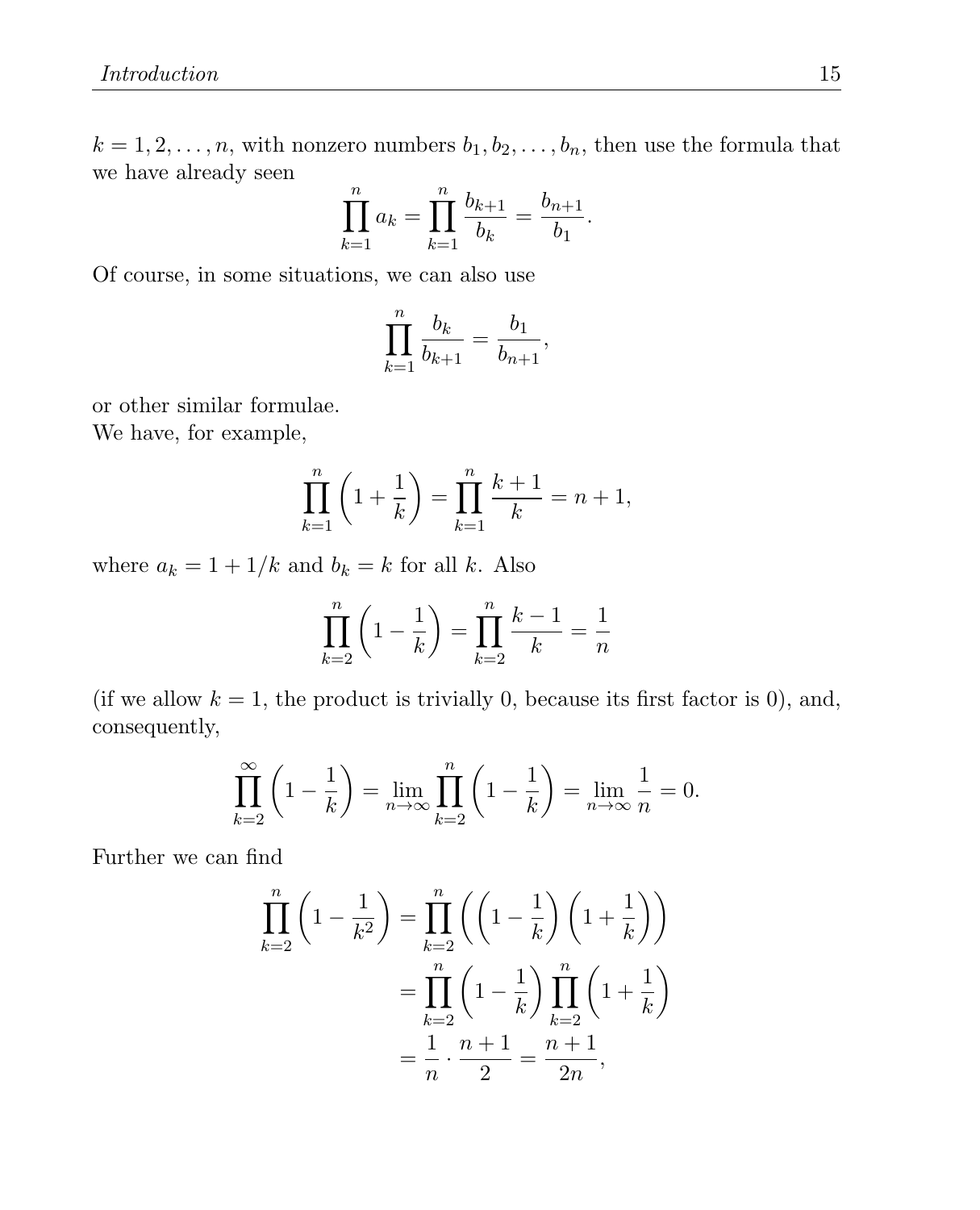yielding

$$
\prod_{k=2}^{\infty} \left( 1 - \frac{1}{k^2} \right) = \frac{1}{2}.
$$

We invite the reader who is less familiar to the material to do all the computations that we omit as being "evident", or "obvious", or "clear" and so on (and, in general, to do all the computations). Also, we strongly advise the reader to repeat things (which we will also do, from time to time).

A very interesting example for the beginners is

$$
\prod_{k=1}^{\infty} \left(1 + \frac{1}{a^{2^k}}\right),
$$

where  $a$  is a real (or even complex) number of absolute value greater than  $1$ (therefore a is nonzero).

Of course, we look first at the finite case

$$
\prod_{k=1}^n \left(1 + \frac{1}{a^{2^k}}\right).
$$

Again, a simple formula is of real help, namely  $a^2 - b^2 = (a - b)(a + b)$  but we use it in a particular case, and in a slightly different form, more precisely we use

$$
1 + a = \frac{1 - a^2}{1 - a}, \quad a \neq 1.
$$

Thus we have

$$
\prod_{k=1}^{n} \left( 1 + \frac{1}{a^{2^k}} \right) = \prod_{k=1}^{n} \frac{1 - \frac{1}{a^{2^{k+1}}}}{1 - \frac{1}{a^{2^k}}} = \frac{1 - \frac{1}{a^{2^{n+1}}}}{1 - \frac{1}{a^{2^1}}}.
$$

Now we see why the condition  $|a| > 1$  is given: it ensures  $|1/a| < 1$ , hence

$$
\lim_{n \to \infty} \left(\frac{1}{a}\right)^{x_n} = 0
$$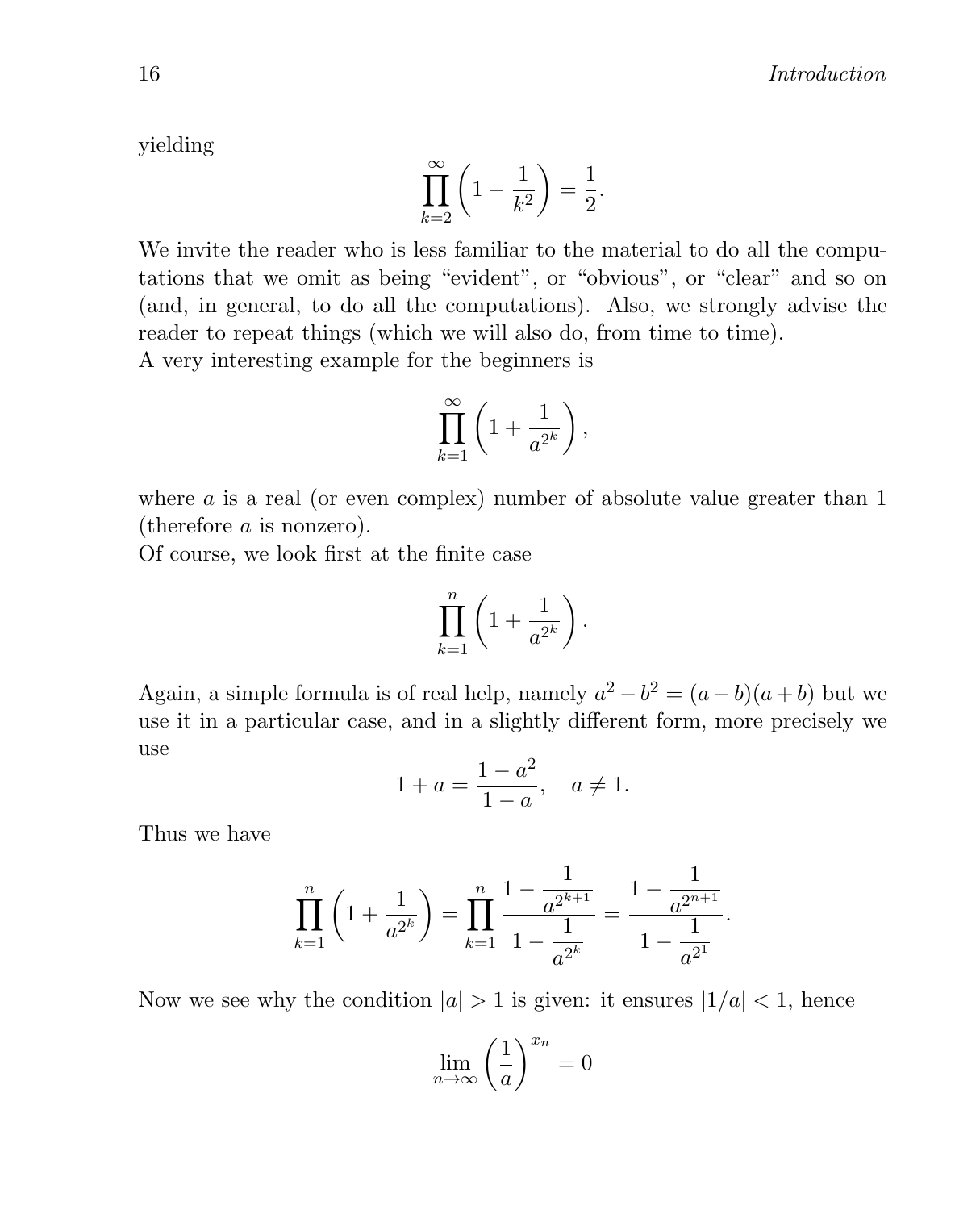whenever  $(x_n)_{n\geq 1}$  is a sequence of real numbers with limit  $\infty$ . In particular

$$
\prod_{k=1}^{\infty} \left( 1 + \frac{1}{a^{2^k}} \right) = \lim_{n \to \infty} \frac{1 - \frac{1}{a^{2^{n+1}}}}{1 - \frac{1}{a^{2^1}}} = \frac{1}{1 - \frac{1}{a^2}} = \frac{a^2}{a^2 - 1}.
$$

We end this introductory part with a question related to the problem from which we started. For

$$
f(x) = x - \left\lfloor \frac{x}{2} \right\rfloor
$$

and  $n_k$  defined by  $n_1 = n$  (an arbitrary positive integer) and  $n_k = f(n_{k-1})$  for  $k\geq 2$  we have seen that

$$
\left\lfloor \frac{n_1}{2} \right\rfloor + \left\lfloor \frac{n_2}{2} \right\rfloor + \dots = n - 1.
$$

Can we compute this sum by telescoping? (The answer is yes. So, find how.)